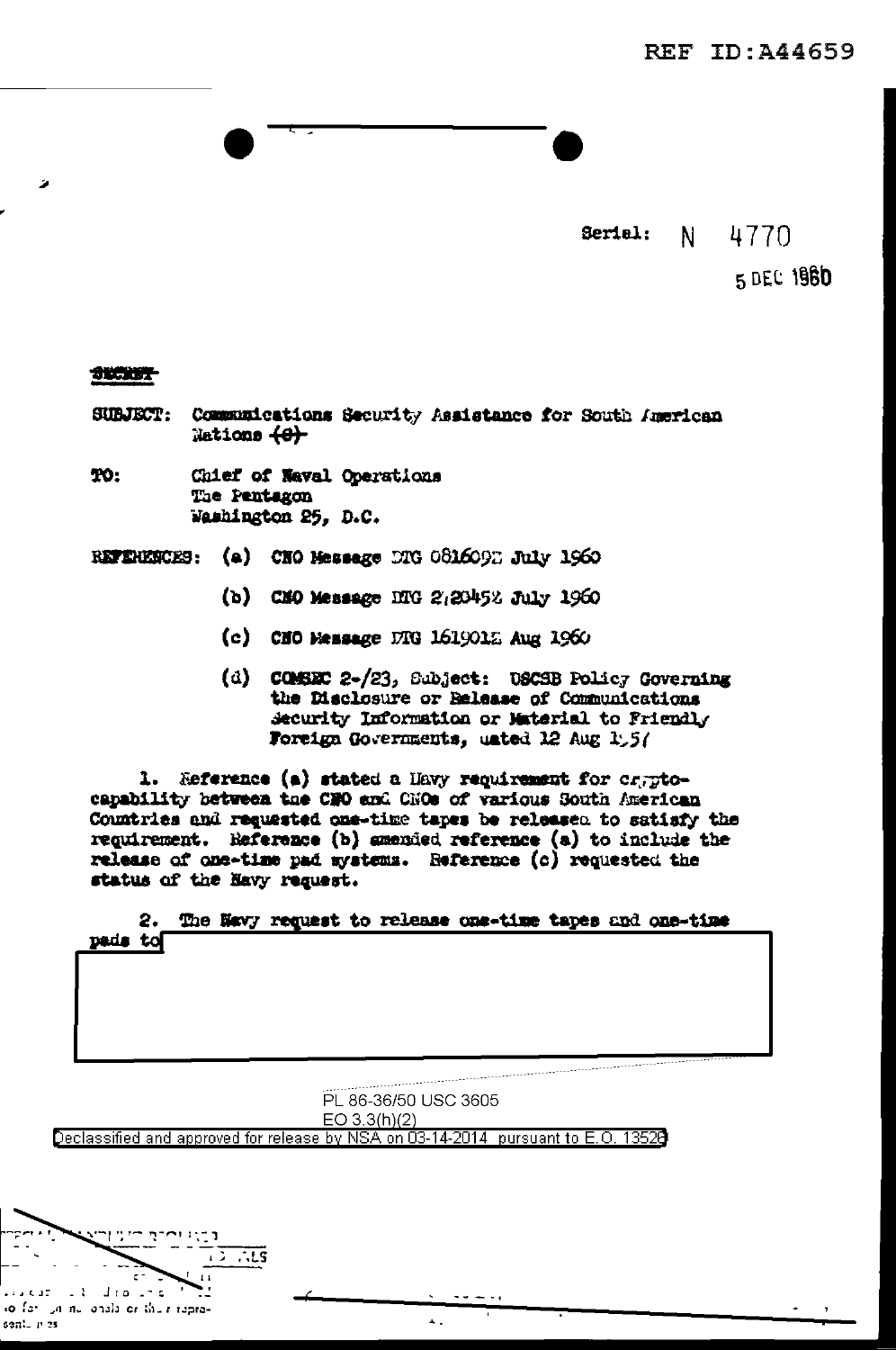

after consultation with PROD in accordance with NSA Reg 90-8 and in spite of the fact that PROD reserved its position pending further study of the implications of the proposed action, recommended that the material be released. This recommendation is consistent with the USCSB policy towards South American nations and approved by COMSEC 2-34/4, dated 7 Oct 1960.

CSEC re-evaluated the matter and, considering that PROD had not established a sound case upon which to base disapproval, reaffirmed to OPS and the D/DIR the original CSEC position that the material should be released to meet a justified operational requirement. The matter was subsequently referred to the COMINT Committee

as and the common the first property of the first property of the first property of the first property of the f

**DARS**  $x = 2x - 10$ **Though Charged**  $\mathbf{L}$  .  $\mathbf{L}$  $\sim$   $\sim$ to fore ga nutionals or their replesentatives.

2